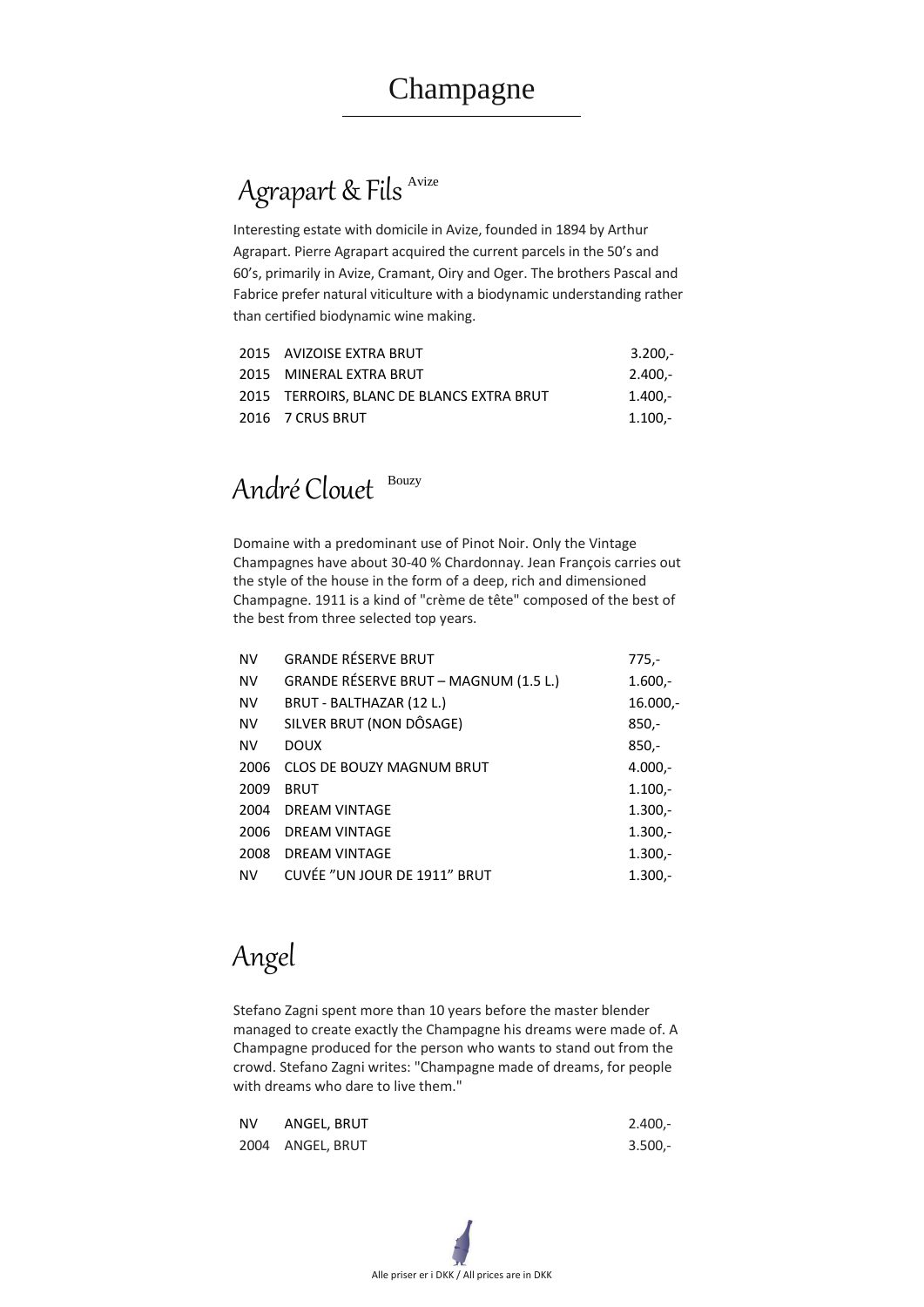## Aurélian Laherte Chavot



An interesting Champagne house founded in 1889 in Chavot south of Epernay, now based on the biodynamic cultivation method. The style is vinous, pure and insistent. The energy rolls and is occasionally supplemented with more unconventional grapes such as Arbanne, Petit Meslier, Pinot Blanc and Fromenteau.

NV LES EMPREINTES BRUT NATURE 1.200,-

# Ayala Ay

Ayala was bought in 2002 by The Bollinger Group, which is also located in AY. The house has an innovative line and was one of the first Grand Marque manufacturers to work with a greatly reduced or no dôsage wine. Nicolas Klym the cellar master for more than 25 years strictly controls finesse, precision and elegance.

| <b>NV</b> | MAJEUR BRUT               | $850 -$   |
|-----------|---------------------------|-----------|
|           | NV MAJEUR ROSÉ BRUT       | $1.100 -$ |
|           | 2008 NO. 8 ROSÉ           | $1.600 -$ |
|           | 2013 BLANC DE BLANCS BRUT | $1.400 -$ |
|           | 2005 PERLE D'AYALA BRUT   | $2.000 -$ |

# Benoît Lahaye Bouzy

Lahaye took over the family property in 1993 and has since 1996 made wine by his own label. Here he has introduced the use of organic idea of biodynamics. The property covers 4.6 ha. 3 in Bouzy and the rest in Ambonnay and Tauxières. The style is complex, rich and balanced according to the individual terroir.

| <b>NV</b> | <b>NATURESSENCE BRUT</b>                  | $1.250 -$ |
|-----------|-------------------------------------------|-----------|
|           | 2009 LE JARDIN DE LA GROSSE PIERRE NATURE | $2.000,-$ |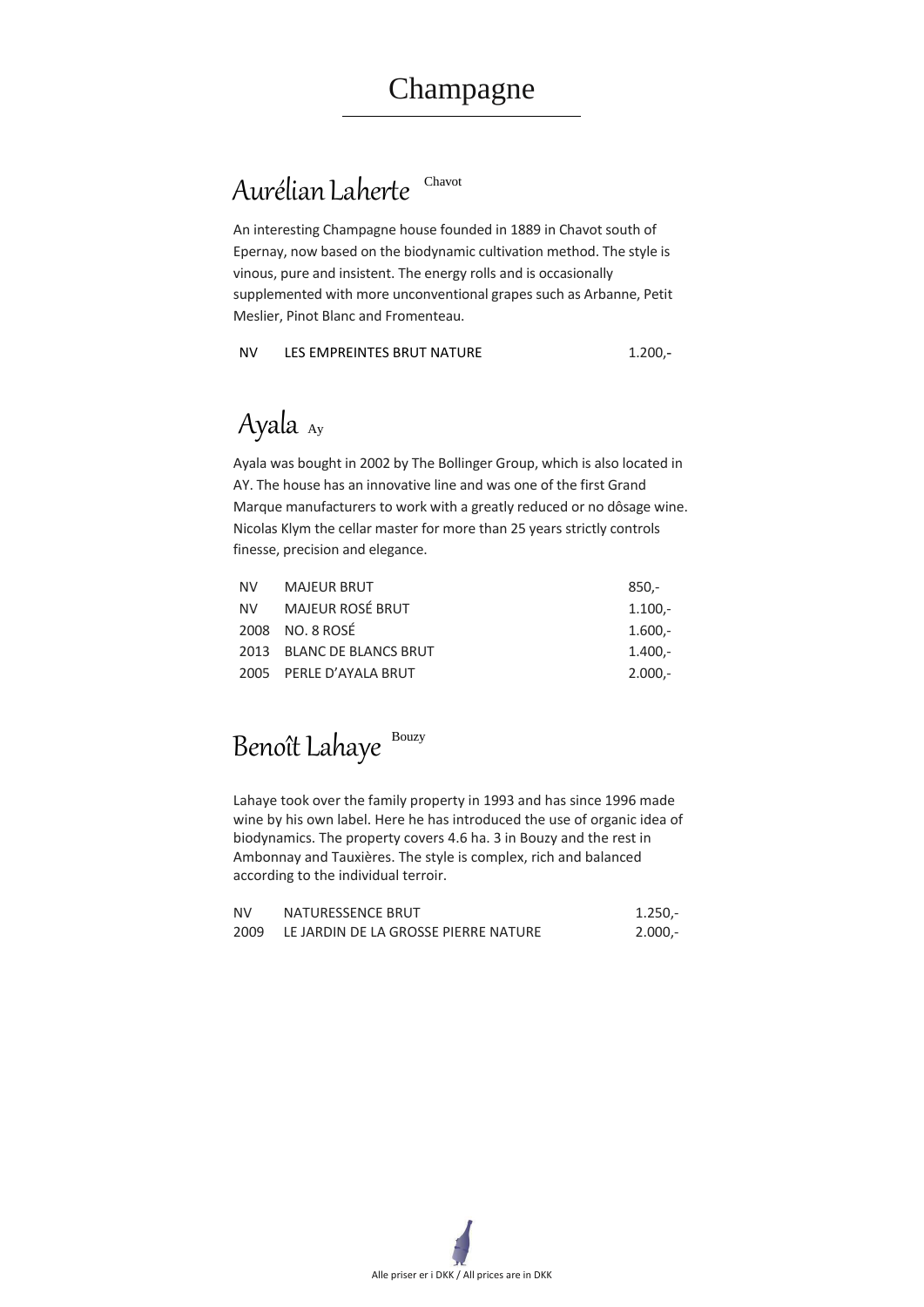## Bérèche et Fils Ludes

Alle priser er i DKK / All prices are in DKK

Bérèche et Fils was founded in 1847, today they have approx. 10 ha. in Montagne de Reims and Vallee de Marne. They work towards becoming 100 % eco and biodynamic.

Bérèche avoids malolactic fermentation and believes that the 2nd fermentation in the bottle is best carried under the cork plug instead of the capsule, allowing a very light oxidation resulting in a Champagne with finer bubbles and a deliciously creamy texture.

| NV. | RIVE GAUCHE, MEUNIER, EXTRA BRUT | $2.000 -$ |
|-----|----------------------------------|-----------|
|     | NV BRUT RÉSERVE                  | $1.000 -$ |
|     | 1999 CÔTE                        | $2.400 -$ |

# Billecart -Salmon Mareuil-sur-Ay

Founded in 1818 through the marriage between Nicolas François Billecart and Elisabeth Salmon. Today still an independent company with the family line intact. Their wines are made with great precision by slow fermentation and wonderful use of Pinot Meunier all initiations to avoid oxidation to make the wines graceful, elegant and harmonious. finesse

| <b>NV</b> | <b>RESERVE BRUT</b>                    | $875,-$   |
|-----------|----------------------------------------|-----------|
| <b>NV</b> | RESERVE MAGNUM (1.5 L) BRUT            | $1.800,-$ |
| <b>NV</b> | RESÉRVE JEROBOAM (3 L.) BRUT           | $4.500 -$ |
| <b>NV</b> | RESERVE NEBUCHADNEZZAR (15 L.) BRUT    | 34.000,-  |
| <b>NV</b> | <b>BRUT ROSÉ</b>                       | $1.300 -$ |
|           | 2008 CUVÉE ELISABETH SALMON, ROSÉ BRUT | $3.500 -$ |
| <b>NV</b> | <b>MAGNUM BRUT ROSÉ</b>                | $3.000 -$ |
| 2008      | <b>BRUT</b>                            | $2000,-$  |
| 2009      | <b>BRUT</b>                            | $1.800,-$ |
| <b>NV</b> | <b>SOUS BOIS, BRUT</b>                 | $1.500 -$ |
|           | 1999 CLOS SAINT HILAIRE                | $7.000 -$ |
|           | 2002 CLOS SAINT HILAIRE                | $9.500 -$ |
| <b>NV</b> | <b>BLANC DE BLANCS, BRUT</b>           | $1.400 -$ |
|           | 2004 BLANC DE BLANCS, BRUT             | $3.000 -$ |

2002 CUVEE NICOLAS FRANCOIS BILLECART, BRUT 3.900,-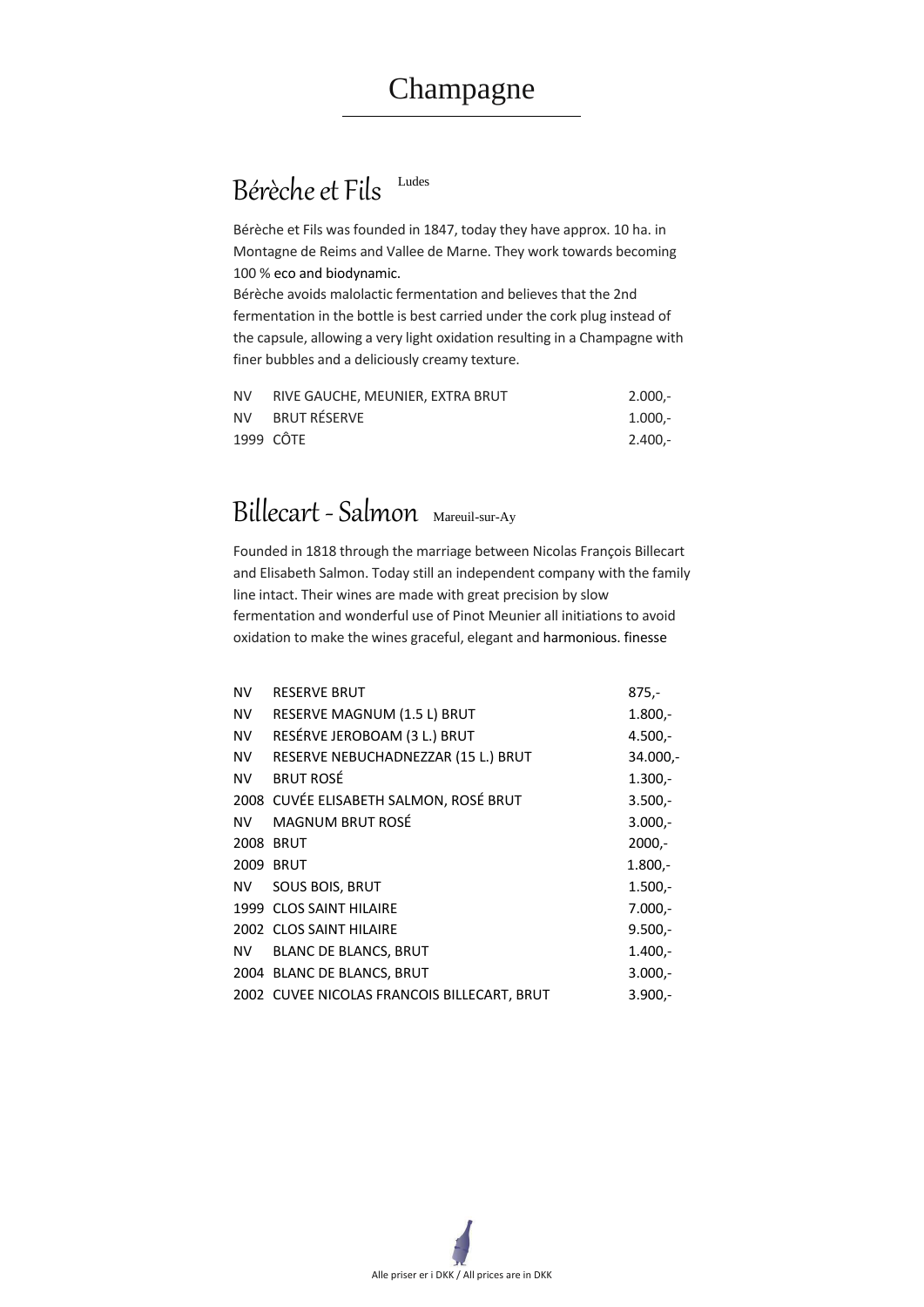# Bollinger<sup>Ay</sup>



Founded in 1829 and continued by the visionary Madame Lilly Bollinger. She took control after her husband in 1941 and is allegedly the main reason for the house's esteemed reputation. Bollinger's wines often contain 60-70 % Pinot Noir, and the style of the house is therefore within the category of heavy, weighty a full body Champagne.

| <b>NV</b> | SPECIAL CUVÉE, BRUT                   | $1.150,-$  |
|-----------|---------------------------------------|------------|
| <b>NV</b> | <b>BOLLINGER ROSE, BRUT</b>           | $1.400,-$  |
|           | 2008 LA GRANDE ANNÉE, BRUT            | $2.800 -$  |
|           | 2012 LA GRANDE ANNÉE, BRUT            | $2.400,-$  |
|           | 2014 LA GRANDE ANNÉE, BRUT            | $2,400,-$  |
|           | 2004 LA GRANDE ANNÉE ROSÉ, BRUT       | $3.100,-$  |
|           | 2007 LA GRANDE ANNÉE ROSÉ, BRUT       | $3.100 -$  |
|           | 2007 VIEILLES VIGNES FRANÇAISES, BRUT | $20.000,-$ |
| 1996      | R.D., BRUT                            | $8.000,-$  |
| 2002      | R.D., BRUT                            | $3.500 -$  |
| 2004      | R.D., BRUT                            | $3.700 -$  |

## Comtesse Lafond Epernay

Patrick de Ladoucette has put great financial efforts into the restoration of the old castle in Epernay. Named after grandmother Comtesse Lafond. Patrick is known primarily for wines from Loire but he has always had a passion for Champagne. Lafond is opulent and characterized by the rich, creamy and deep style of the area.

| NV RÉSERVE BRUT          | 995,-   |
|--------------------------|---------|
| NV BLANC DE BLANCS, BRUT | 1.200,- |
| NV ROSÉ BRUT             | 1.200,- |

# De Saint Gall Côte de Blancs

Behind this Champagne is a unique story about a 40-year long

agreement between different wine farmers from six individual cooperatives. They merged in 1966 under the name Union Champagne. Together they managed to make Champagne at a very high level. The grapes are grown from the French expression "Viticulture Raisonnée", which means wine-growing with care.

|           | 2007 MILLESIME BRUT | $1.100 -$ |
|-----------|---------------------|-----------|
| <b>NV</b> | ROSÉ, BRUT          | $1.100 -$ |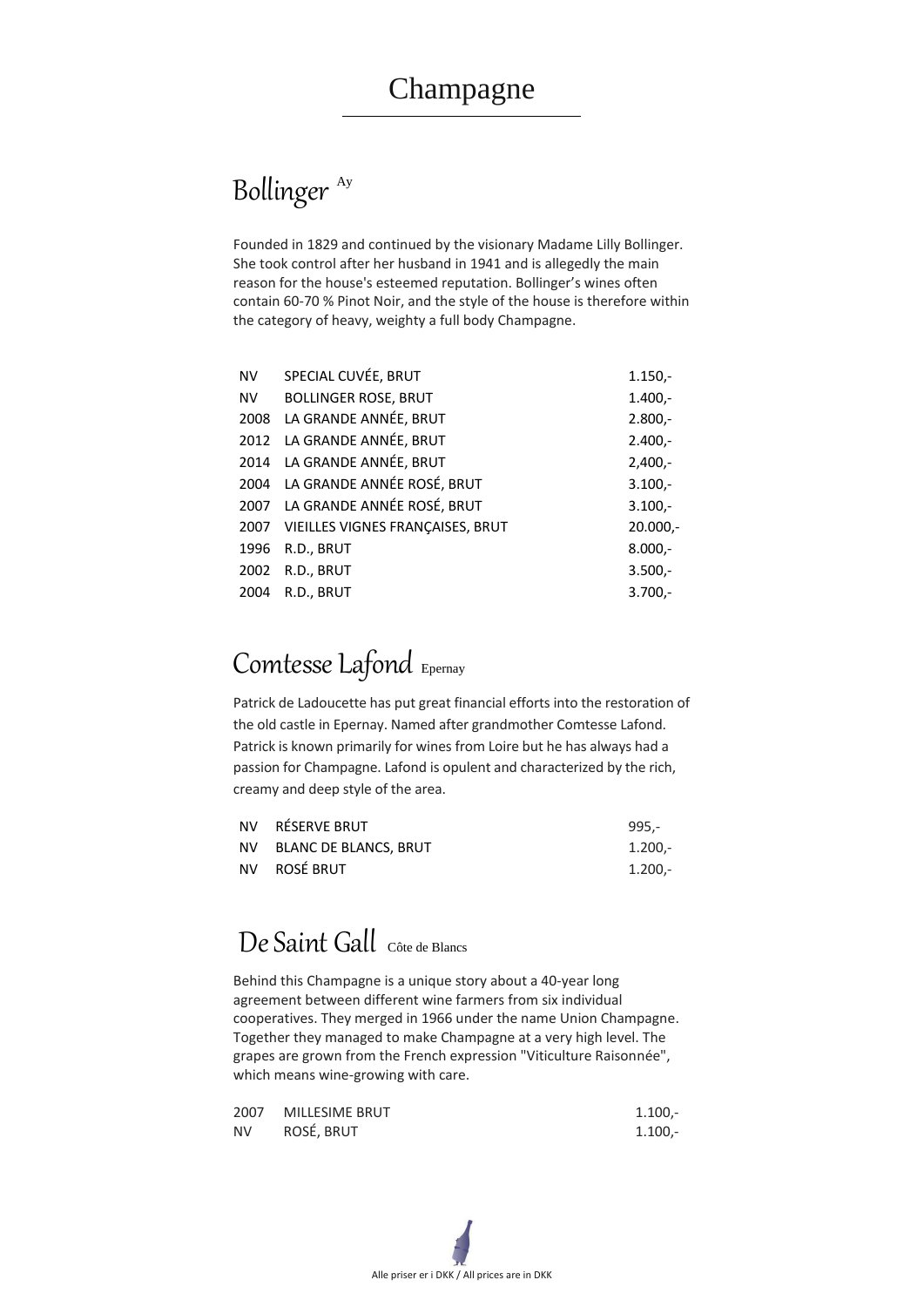## De Sousa & Fils Avise



Biodynamic vineyard founded by Manuel de Sousa in the 40's. Since 1986 continued by Eric de Sousa with parcels located in Avise, Cramant and Oger. Relatively traditional planting with 30 % Pinot Noir, 10 % Pinot Meunier and 60 % Chardonnay. The style is fine, aromatic, expressive and persistent.

| NV CUVÉE DES CAUDALIES ROSÉ, BRUT | $2.100 -$ |
|-----------------------------------|-----------|
| 2000 CUVÉE DES CAUDALIES,         |           |
| MILLÉSIME, GRAND CRU, BRUT        | $3.500 -$ |

# Delamotte<sup>Le Mesnil-Sur-Oger</sup>

Maison Delamotte is located in the famous city of Le-Mesnil-sur-Oger with Grand Cru status. Delamotte is the sister house of Salon, where Delamotte also gets its grapes. Delamotte Brut is a classic proof of the house's high standard. The Champagne features a beautiful floral bouquet with a touch of apricot, which, in combination with its elegant well-balanced filling and crispness, creates a large wine.

| NV BRUT      | $1.200 -$ |
|--------------|-----------|
| NV ROSÉ BRUT | $1.500 -$ |

### Deutz Ay

The house Deutz was founded by William Deutz and Pierre Geldermann in 1838 in Aÿ. New capital was added when the house was taken over by Louis Roederer in 1993, so that the quality strategy could be continued. All Champagnes are produced exclusively from musts from first press. Well-balanced and balanced wines with the overweight of Pinot.

| <b>NV</b> | <b>CLASSIC MAGNUM BRUT</b>                      | $1.800,-$ |
|-----------|-------------------------------------------------|-----------|
| <b>NV</b> | <b>ROSÉ BRUT</b>                                | $1.300 -$ |
|           | <b>2012 BRUT</b>                                | $1.400 -$ |
|           | <b>2014 BRUT</b>                                | $1.200 -$ |
|           | 2016 BLANC DE BLANCS                            | $1.700 -$ |
|           | NV AMOUR BRUT                                   | $3.800 -$ |
| NV.       | <b>AMOUR ROSE BRUT</b>                          | $4.200 -$ |
|           | 2002 CUVÉE WILLIAM DEUTZ GRAND CRU BRUT         | $7.000 -$ |
|           | 1996 CUVÉE WILLIAM DEUTZ GRAND CRU BRUT. MAGNUM | 14.000,-  |
|           | 1999 CUVÉE WILLIAM DEUTZ ROSÉ BRUT              | $7.000 -$ |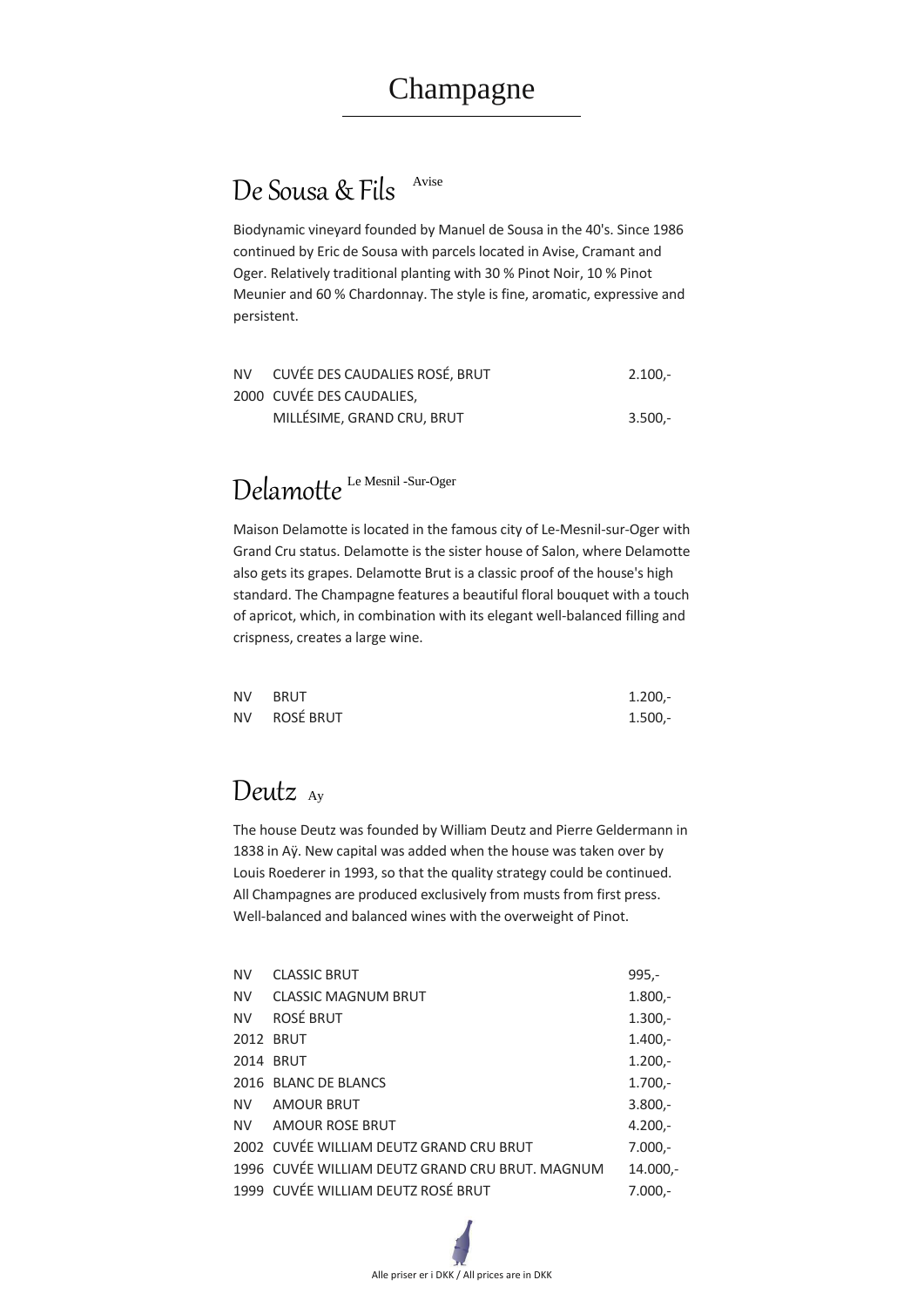# Diebolt-Vallois Cremant



Diebolt-Vallois launches a feminine and subtle style with a clear overweight of the Chardonnay ruler in the municipality of Cramant in Côte des Blanc. Jacques Diebolt and Nadia Vallois united the two families, and it is still increasingly their two children who are responsible for the operation of the property, and so on, viticulture as a vinification.

| <b>NV</b> | <b>TRADITION BRUT</b>      | $900 -$   |
|-----------|----------------------------|-----------|
|           | 2013 BLANC DE BLANCS BRUT  | -.100 1.1 |
|           | 2010 FLEUR DE PASSION BRUT | 2.400,-   |

# Dom Pérignon Epernay

In the 17th century, the monk Pérignon's speaks of an ambitious vision "to produce the best wine in the world". Not so many years after, the same monk said "I'm drinking stars". Dom Pérignon is said to be the father of Champagne, and even today, the words are a brilliant and accurate description of the fine taste when the glass is filled with legendary Champagne. Dom Pérignon is distinctive, but at the same time refined, simple, sensual and uncomplicated.

#### 2008 DOM PÉRIGNON,

| CHEF DE CAVE LEGACY EDITION, R GEOFFROY | $8,500,-$  |
|-----------------------------------------|------------|
| 2008 DOM PÉRIGNON                       | 4.500,     |
| 2012 DOM PÉRIGNON                       | $3.500 -$  |
| 2008 DOM PÉRIGNON MAGNUM                | $7.000,-$  |
| 2006 DOM PÉRIGNON ROSÉ                  | $6.500 -$  |
| 1996 DOM PÉRIGNON, ROSÉ, P2 BRUT        | $25.000,-$ |
| 2000 DOM PÉRIGNON JEROBOAM BRUT         | $35.000,-$ |
| 1996 DOM PÉRIGNON P2                    | $11.000,-$ |
| 2002 DOM PÉRIGNON P2                    | $10.000,-$ |
| 1970 DOM PÉRIGNON OENOTHÈQUE BRUT       | $41.000,-$ |
| 1971 DOM PÉRIGNON P3 BRUT               | 41.000,-   |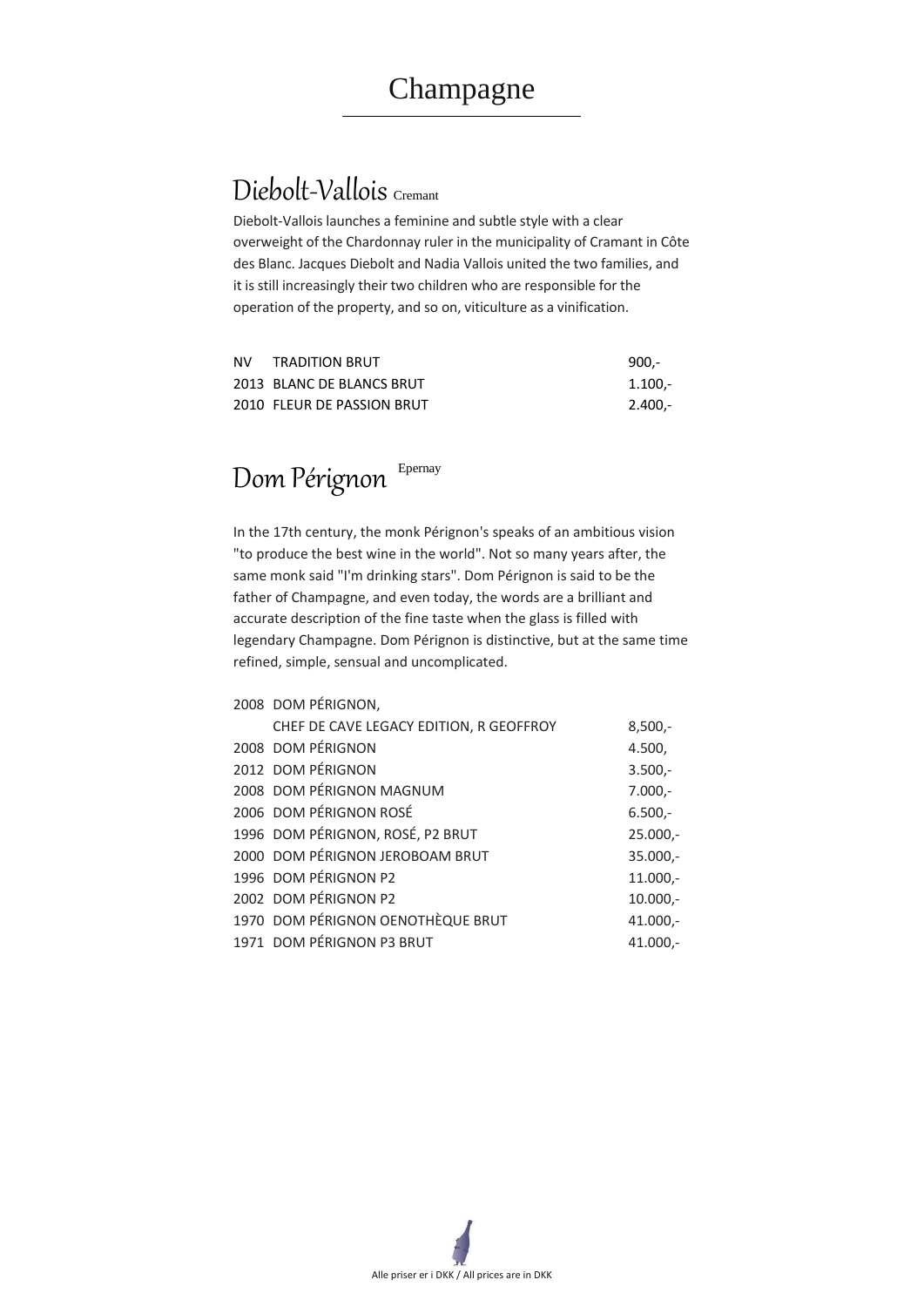# Duval-Leroy Vertus

Alle priser er i DKK / All prices are in DKK

Duval-Leroy was founded in 1859 and is still in family ownership. As with Bollinger and Veuve Clicquot, there is also a woman behind here. Since 1991, the house is led by Carol Duval-Leroy, who, amongst other things, has stimulated the biodynamic efforts. The style tends to hail towards the floral and fertile notes combined with soft filling bubbles.

| NV BRUT RÉSERVE                                           | $1.000 -$ |
|-----------------------------------------------------------|-----------|
| NV ROSÉ PRESTIGE, BRUT                                    | $1.300 -$ |
| 2010 BLANC DE BLANCS EXTRA BRUT                           |           |
| CUVEE DES MEILLEURS OUVRIERS DE FRANCE SOMMELIERS 1.200.- |           |

## Gosset <sup>Ay</sup>

#### 2012 CUVÉE CHARLEMAGNE, BLANC DE BLANCS, GRAND CRU 1.200,- 2004 MESNILLESIM, BRUT 1.100,-

The establishment in 1584 makes this house the oldest of Champagne. Like other quality-seeking producers, only the first press "la Cuvée" is used for the house Champagnes. The malolactic fermentation is not used at Gosset as you want to maintain the freshness of the wine with a crisp and long-lasting finish and flavor.

| NV EXTRA-BRUT                  | $1.100 -$ |
|--------------------------------|-----------|
| NV GRAND BLANC DE BLANCS, BRUT | $1.500 -$ |
| NV GRAND ROSÉ, BRUT            | $1.500 -$ |
| 2012 GRAND MILLÉSIME, BRUT     | $1.800 -$ |

# Guy Charlemagne Le Mesnil -Sur-Oger

Guy Charlemagne, along with Salon, helps to shine over Le Mesnil on each of his pricing levels. Created in 1892 by Gustav Charlemagne with the sale of grapes "a Negoce". Transferred to own drainage in the 30's. Guys' son Philippe today makes a clean, elegant and precise Champagne with a classic definition.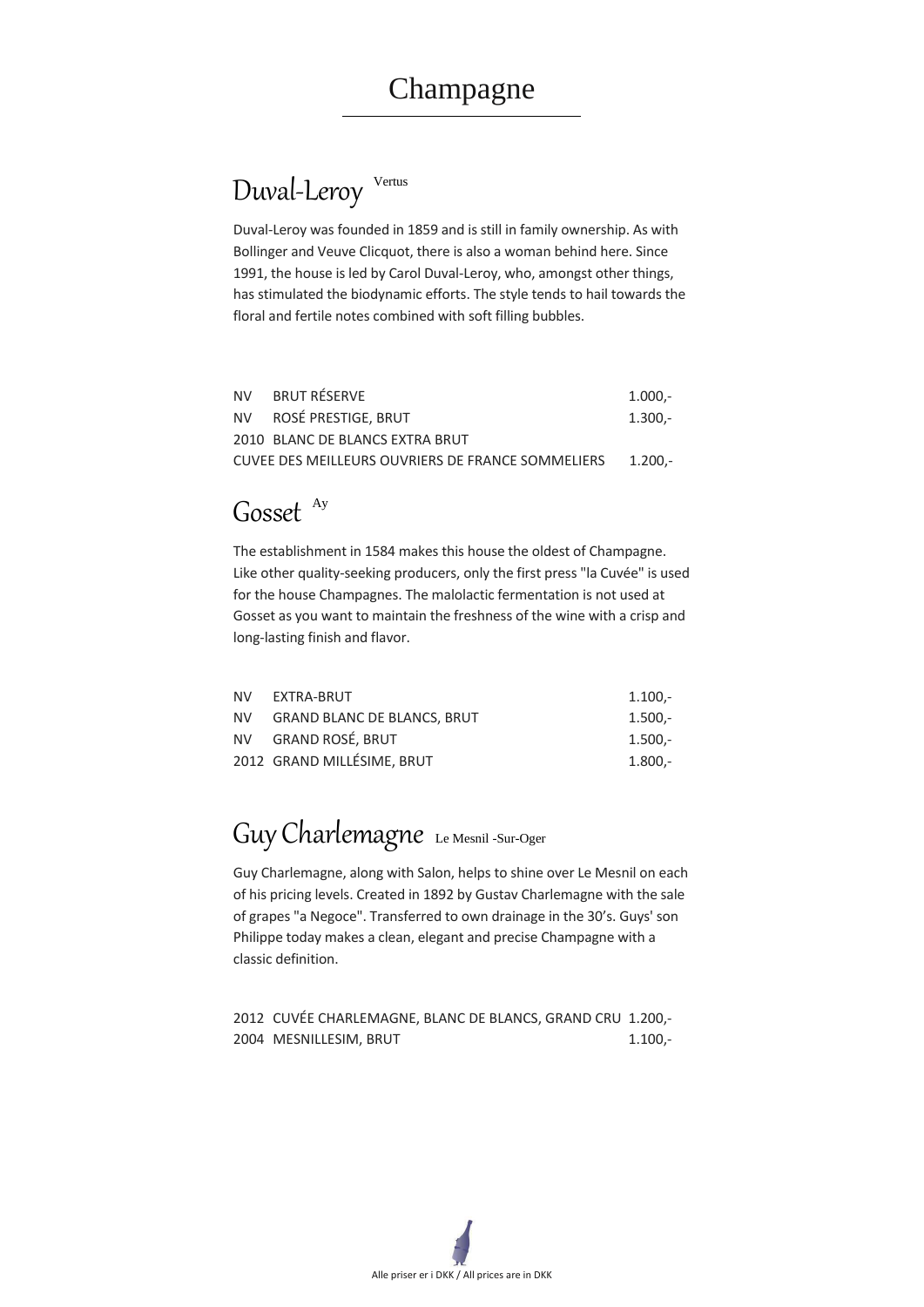# Heidsieck & Co Epernay



Founded in 1785 by Florence-Louis Heidsieck. Today, Heidsieck is owned by the Vranken Group, which also owns Pommery. In 1916 a ship transporting 2,000 bottles of 1907 Cuvée "Diamant Bleu" were torpedoed in Finnish golf. The ship was found by divers in 1998 and the bottles were salvaged and sold at auctions all over the world.

#### 1907 HEIDSIECK 'DIAMANT BLEU' BRUT 49.500,-

## Henri Mandois Pierry

Possessions in Champagne since 1735, but in its present form established by Victor Mandois in 1860. Today led by Claude Mandois who is the 5th generation. The family owns all the 35 ha vineyards. The style is rich, complex and generous. 2/3 of the total production is exported.

| <b>NV</b> | <b>ORIGINE, BRUT</b>              | $775,-$    |
|-----------|-----------------------------------|------------|
| <b>NV</b> | ORIGINE, BRUT - MAGNUM (1.5 L.)   | $1.600 -$  |
| <b>NV</b> | ORIGINE, BRUT - BALTHAZAR (12 L.) | $16.000 -$ |
|           | 2012 BLANC DE BLANCS 1. CRU, BRUT | $995 -$    |
|           | 2004 CLOS MANDOIS                 | $3.000 -$  |
| <b>NV</b> | ROSÉ GRAND RÉSERVE, BRUT          | $800 -$    |
| <b>NV</b> | VICTOR, VIEILLES VIGNES, BRUT     | $2.200 -$  |

# Henriot Reims

Joseph Henriot is a famous face in Champagne. He was the manager of Veuve Clicquot for many years, but returned to the family company in 1994. Since the establishment in 1808, the house has been in the family's possession and is selected from cruises such as Mesnil sur Oger, Oger, Avize, Cramant, Chouilly, Verzy, and more with emphasis on Chardonnay.

| 2000 MILLÉSIME, BRUT                 | $2.900 -$  |
|--------------------------------------|------------|
| 2008 MILLÉSIME, BRUT                 | $1.800 -$  |
| 2008 MILLÉSIME, BRUT ROSÉ            | $2.000 -$  |
| 2005 CUVÉE HEMERA, BRUT              | $4.000 -$  |
| 1996 MILLÉSIME, BRUT JEROBOAM (3 L.) | $10.000 -$ |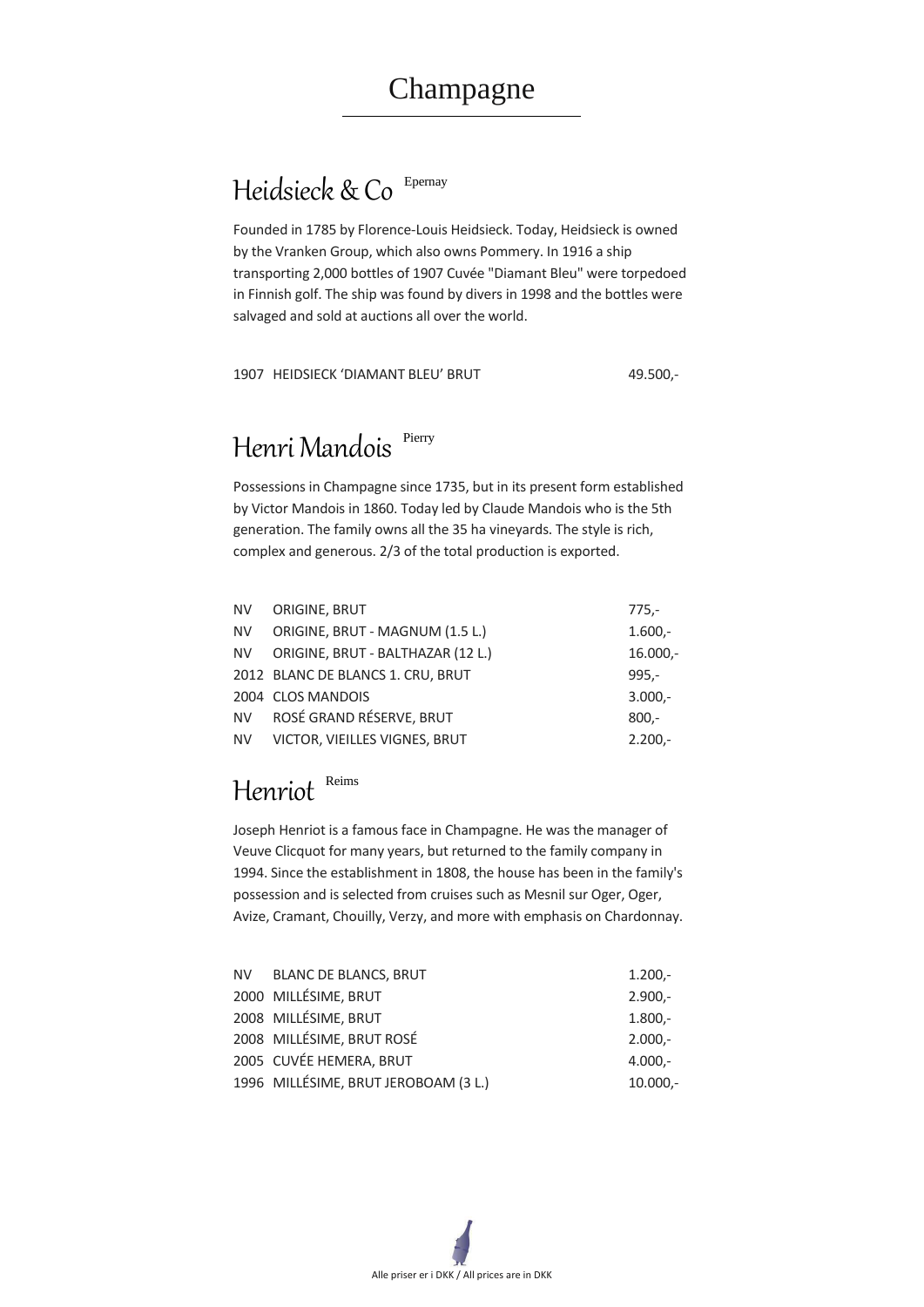# 1 AM CHAMPAGNE Marne Valley

Alle priser er i DKK / All prices are in DKK

I AM CHAMPAGNE belongs to the new generation of Champagne, with the same depth and character as the big historic Champagne houses. The I AM CHAMPAGNE is made of wine carefully selected by Arvid Rosengren, who won the "Best Sommelier in the World 2016". The wine is produced by a small family-owned vineyard, located on the left bank of the Marne Valley. Two thirds of the winnings are performed in barrels. The I AM CHAMPAGNE has volume, a soft mousse and lots of freshness and character.

| NV I | BLANC DE BLANCS INITIAL GRAND CRU, BRUT  | $5.000 -$ |
|------|------------------------------------------|-----------|
| NV.  | BLANC DE BLANCS SUBSTANCE GRAND CRU BRUT | $9.000 -$ |
|      | NV "LA CÔTE FARRON" GRAND CRU BRUT       | $4.500 -$ |
|      | NV CUVÉE EXQUISE SEC                     | $3.300 -$ |
|      | NV ROSÉ, BRUT                            | $4.800 -$ |

### Jacquesson <sub>Dizy</sub>

| NV. | BLANC DE BLANC, BRUT | $875 -$   |
|-----|----------------------|-----------|
|     | 2004 MILLÉSIME, BRUT | $1.750 -$ |
|     | NV ROSÉ BRUT         | 1.100.-   |



Founded in the 50's by Jacques Selosse. The current owner, Anselme's son, took over the management in 1980 and has since converted into biodynamic wine making. In addition, he was one of the first to transfer production methods for white Burgundy to Champagne. The wine is fermented in small oak barrels and the style is rich and dusty.

Founded in 1798 by Memmie Jacquesson. Resold to the Chiquet family in 1974 with a new domicile in Dizy. Jacquesson owns and controls areas in the municipalities of Aÿ, Avize and Oiry as well as Dizy, Hautvillers and Mareuil sur Aÿ. The wines are fermented on large oak trees and the style is majestic, dry, classic and intense.

| NV CUVÉE 743 BRUT                            | $1.400 -$ |
|----------------------------------------------|-----------|
| NV CUVÉE 744 – MAGNUM $(1.5 L)$              | $3.000 -$ |
| 2011 DIZY-TERRES ROUGE - ROSE EXTRA BRUT     | $2.200 -$ |
| 2009 CUVEE 737 DEGORGEMENT TARDIF EXTRA BRUT | $2.200 -$ |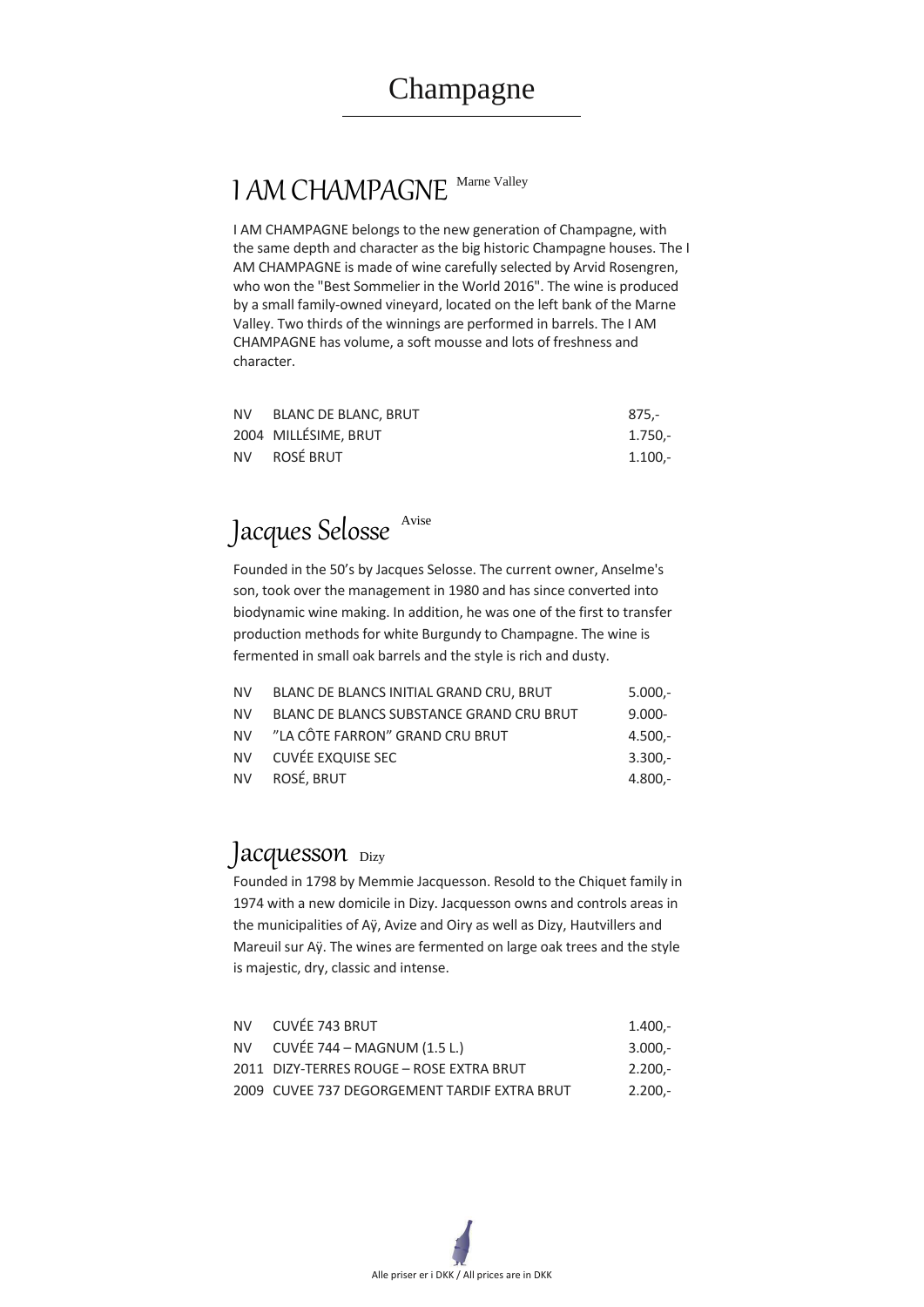



Johann-Joseph Krug, a German emigrant from Mainz, established the house in Reims in 1843. He learned the crafts and trade at Jacquesson where the house still holds the old relationship in high regards. Champagne with unparallel depths and majestic rich, nutty flavors.

| <b>NV</b> | <b>GRANDE CUVÉE (37.5 CL) BRUT</b>         | $1.750 -$  |
|-----------|--------------------------------------------|------------|
| <b>NV</b> | <b>GRANDE CUVÉE BRUT, 170 EME EDITION</b>  | $3.500 -$  |
| <b>NV</b> | <b>GRANDE CUVÉE - MAGNUM (1.5 L.) BRUT</b> | $7.500 -$  |
| <b>NV</b> | <b>ROSÉ BRUT</b>                           | $4.400 -$  |
| <b>NV</b> | ROSÉ BRUT ROSÈ DOUBLE MAGNUM (3.0 L)       | $30.000,-$ |
|           | 2006 VINTAGE BRUT                          | $4.600 -$  |
|           | 2008 VINTAGE BRUT                          | $5.600 -$  |
|           | 1990 COLLECTION BRUT                       | $12.000,-$ |
|           | 2002 CLOS DU MESNIL BRUT MAGNUM (1.5 L.)   | 37.000,-   |
|           | 2004 CLOS DU MESNIL BRUT                   | $17.500 -$ |
|           | 1995 CLOS D'AMBONNAY BRUT                  | 49.750,-   |
|           | 1998 CLOS D'AMBONNAY BRUT                  | $35.000 -$ |
|           | 2000 CLOS D'AMBONNAY BRUT                  | $35.000 -$ |
|           | 2002 CLOS D'AMBONNAY BRUT                  | 35.000,-   |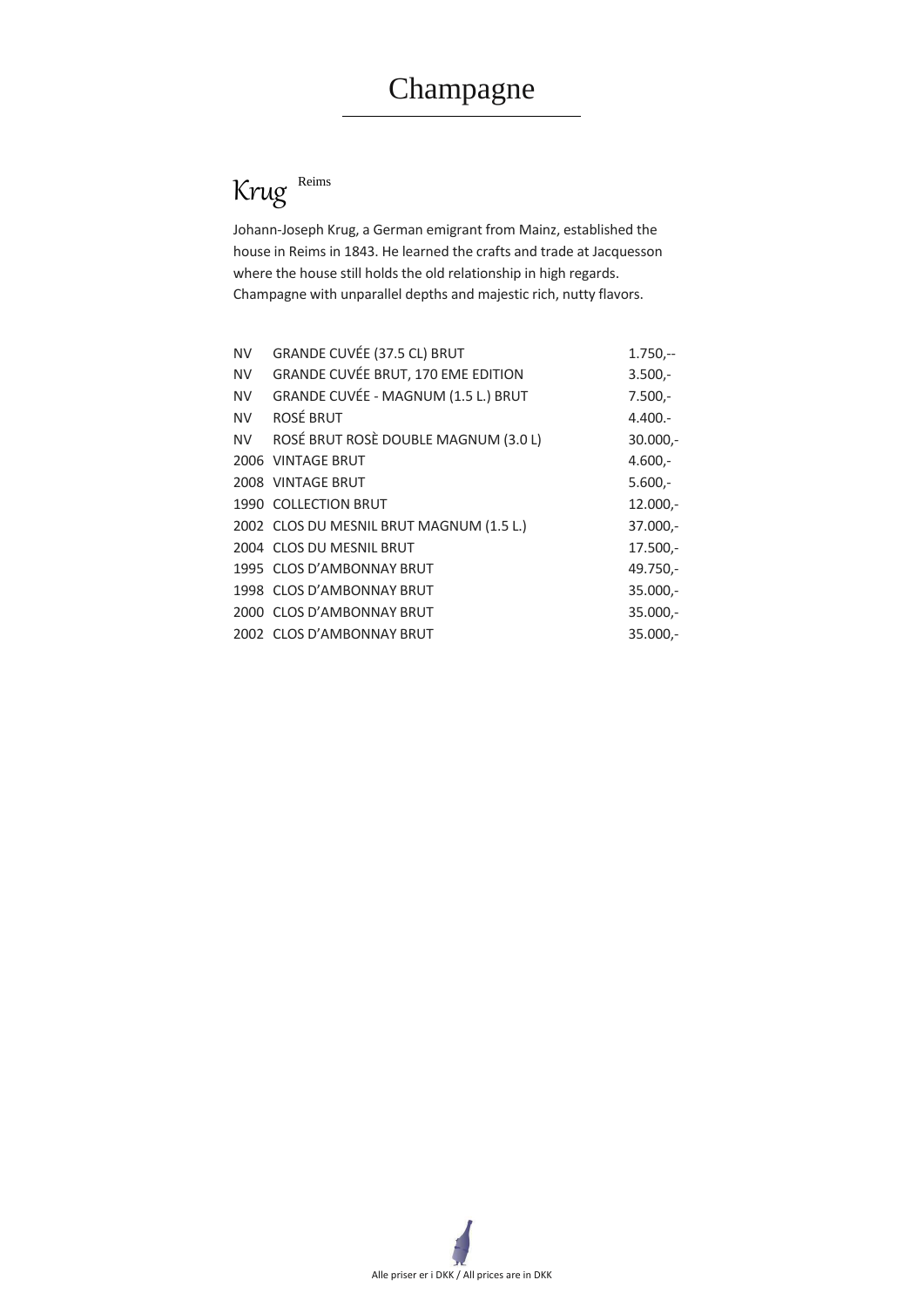# Le Mesnil Le Mesnil -sur- Oger



Established in 1937 as a cooperative of visionary winegrowers, who after a failed attempt in 1929 succeeded to produce Grand Cru Champagne instead of only selling the grapes to other producers. Today, Le Mesnil is produced through state-of-the-art methods, ensuring the highest quality. The area Le Mesnil-sur-Oger is home to the best Chardonnay-based Champagnes, known for a crisp mineral complexity.

| NV I | <b>BLANC DE BLANCS BRUT</b>                      | $900 -$   |
|------|--------------------------------------------------|-----------|
|      | 2008 BLANC DE BLANCS ZERO DOSAGE, BRUT           | $1.500 -$ |
|      | 2008 BLANC DE BLANCS ZERO DOSAGE MAGNUM (1,5 L.) | 3.000,-   |
|      | 1991 BLANC DE BLANCS BRUT                        | 2.700,-   |

# Les Cinq Filles Verzanay

Great new Champagne from Montagne de Reims. The first production is from 2017, where only 2,000 bottles were produced. Blanc de Blancs, where quality is clearly in the same class as the famous houses. Beautiful fruit concentration of yellow apples, citrus fruit and grape. Dosage Zero.

| <b>NV</b> | LES CINQ FILLES, BLANC DE BLANCS |           |
|-----------|----------------------------------|-----------|
|           | BY YVONNE SEIER CHRISTENSEN      | $1.900 -$ |
|           | NV "SKAGEN", BRUT                |           |
|           | BY YVONNE SEIER CHRISTENSEN      | $1.650 -$ |
| <b>NV</b> | "SKAGEN", ROSÉ, EXTRA BRUT       |           |
|           | BY YVONNE SEIER CHRISTENSEN      | $1.800 -$ |

### Launois Le Mesnil-sur-Oger

It is the 8th generation that has taken over at Launois, founded in Le Mesnil-sur-Oger in 1872. Severine and Caroline create top quality wine with passion and belief in the traditional values that prevail in

Champagne, with an eye on all details of the production. All grapes are carefully collected from their fields located on the prestigious Côte des Blancs.

| NV.  | OEIL DE PERDRIX, BRUT                    | $900 -$   |
|------|------------------------------------------|-----------|
| NV I | MESNIL, QUARTZ, BRUT                     | $1.100 -$ |
| NV.  | <b>BLANC DE BLANCS, RESERVE BRUT</b>     | $1.300 -$ |
|      | 2008 BLANC DE BLANCS, SPÉCIAL CLUB, BRUT | $2.000 -$ |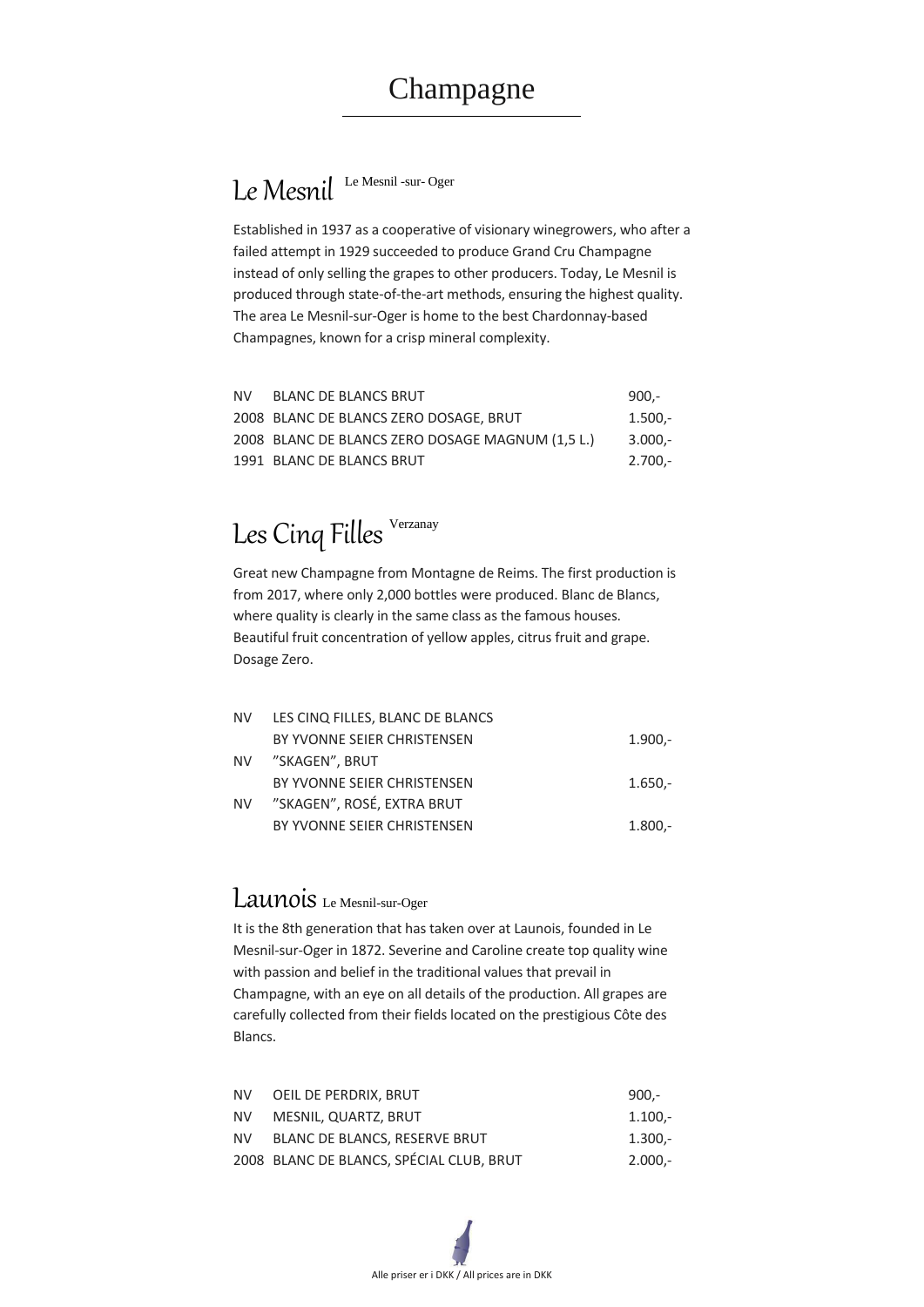

## Larmandier-Bernier

Larmandier-Bernier is one of the true stars of the Côte des Blancs. Pierre took over the management in 1988 and already four years later the fields were organic, but Pierre did not stop here. He does not use machines in the fields and in 1999 the production quite obviously became completely biodynamic. The wines have a strong sense of old classic style with structure and maturity but differs with the very dry style of no sugar.

| NV I | LONGITUDE, BLANC DE BLANCS, EXTRA-BRUT | $1.800 -$ |
|------|----------------------------------------|-----------|
|      | 2004 VIEILLE VIGNE DE CRAMENT,         |           |
|      | BLANC DE BLANCS, EXTRA BRUT            | $2.400 -$ |
|      | 2009 TERRE DE VERTUS, BRUT NATURE      | $1.900 -$ |

# Laurent Perrier Tours-sur-Marne

Established in 1812, has been regarded as an avant-garde producer of stylish and elegant Champagnes throughout time. In most mixtures, Chardonnay is the favorite grape, as Bernard de Nonancourt wishes to create a "wine de plaisir" - a delicate, complex and welcoming wine, rather than surrendered and heavy.

| NV BRUT              | $995 -$   |
|----------------------|-----------|
| 2008 MILLÈSIME, BRUT | $1.500 -$ |
| NV GRAND SIÉCLE BRUT | $2.800 -$ |
| NV ROSÉ BRUT         | 1.900,-   |

## Louis Roederer Reims

Louis Roederer was founded in 1776 and today has many fine locations. The core values lie in precision, patience and sense of detail. Additionally, the story tells that Tsar Alexander ll's demand for tailored Champagne led to history's first prestige Cuvée. The style is opulent with considerable fill.

| <b>NV</b> | ROEDERER, BRUT PREMIER         | $1.200 -$  |
|-----------|--------------------------------|------------|
| NV.       | <b>CARTE BLANCHE, DEMI SEC</b> | $1.200 -$  |
|           | 2013 BLANC DE BLANCS BRUT      | $2.000 -$  |
|           | 2015 VINTAGE, ROSÉ BRUT        | $1.850 -$  |
|           | 2013 CRISTAL, BRUT             | $5.500 -$  |
|           | 1999 CRISTAL VINOTHEQUE, BRUT  | $23.000 -$ |
|           | 2009 CRISTAL, ROSÉ BRUT        | $8.500 -$  |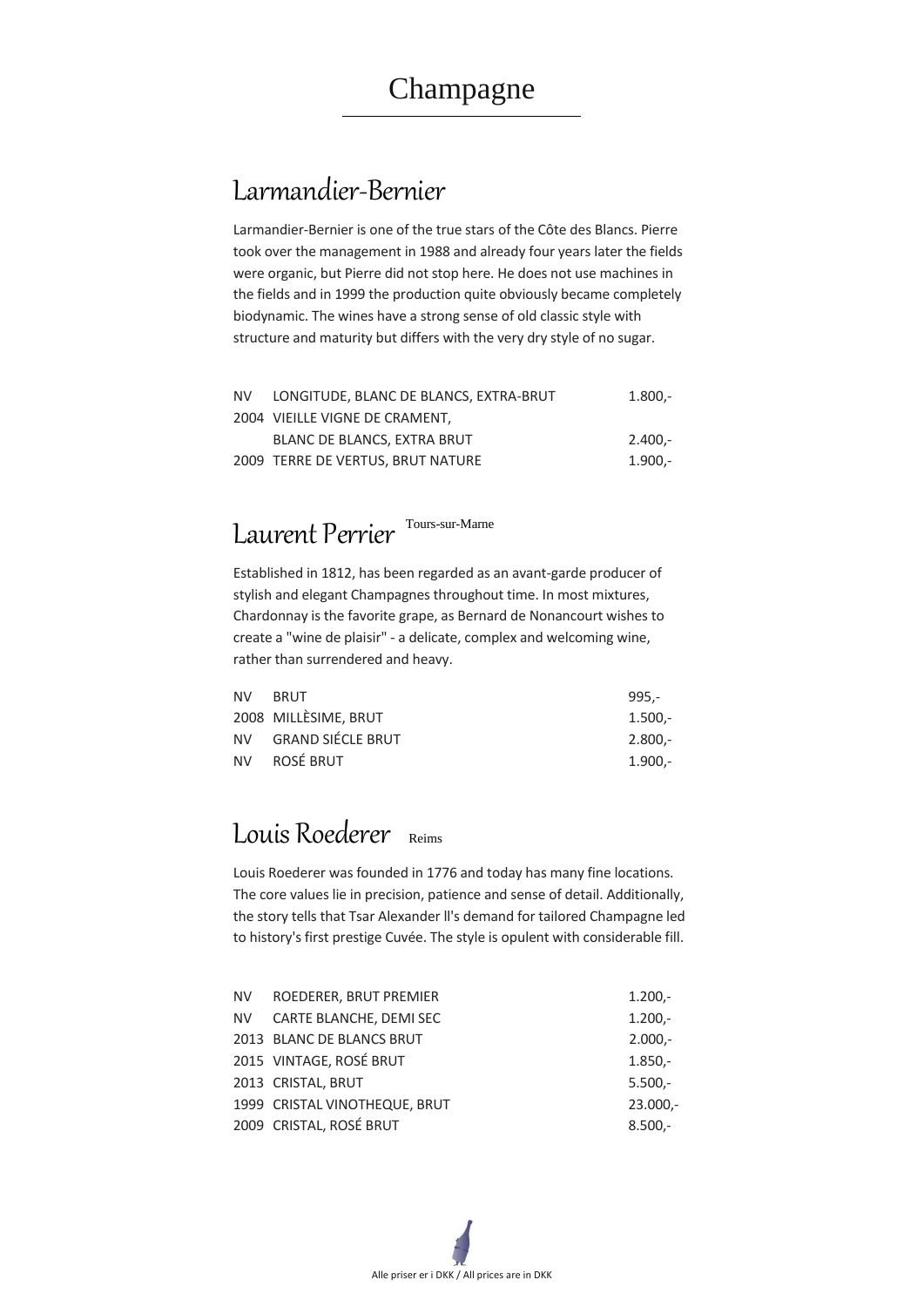

## Moët & Chandon Epernay

Founded in 1743 by Claude Moët and today Indisputable World's Bestselling Champagne. The style is fresh, fruity and even with a slightly spicy mature touch.

| <b>NV</b> | <b>BRUT IMPÉRIAL</b>              | $1.250 -$ |
|-----------|-----------------------------------|-----------|
| <b>Nv</b> | BRUT IMPÉRIAL, MAGNUM (1,5L.)     | $2.700 -$ |
| <b>NV</b> | BRUT IMPÉRIAL JEROBOAM (3L.)      | $3.800 -$ |
|           | NV BRUT IMPÉRIAL BALTHAZAR (12L.) | 17.000,-  |
|           | 2013 MOËT BRUT                    | $1.400 -$ |
|           | NV ROSÉ IMPERIAL                  | $1.300 -$ |
|           | NV NÉCTAR IMPÉRIAL                | $1.100,-$ |
|           | 2013 GRAND VINTAGE, ROSÉ          | $1.600 -$ |

### Marguet ambonnay

Marguet is located in the Grand Cru Village of Ambonnay, where the property was first founded in 1870. Benoit is the 5th generation of the Marguet family. The domaine's holding consist of total 8 ha under vines – all Grand Crus. Benoit has converted the entire estate biodynamic farming since 2009. The wines are fermented in barrels with long aging on its lees. No sugar is being added, and use of sulfites is virtually non-existent or kept for extremely low levels in very few cases. The result is wines with great expression of terroir. Complex and elegant with great finesse.

Benoit Marguet is widely considered as the most important natural wine producer in Champagne today.

| NV I | SHAMAN 17, BRUT NATURE         | $1.200 -$ |
|------|--------------------------------|-----------|
|      | 2012 AMBONNAY ROSE, EXTRA BRUT | $1.600 -$ |
|      | 2015 LES CRAYÈRES, EXTRA BRUT  | $2.000 -$ |
|      | 2009 SAPIENCE, BRUT NATURE     | $3.800 -$ |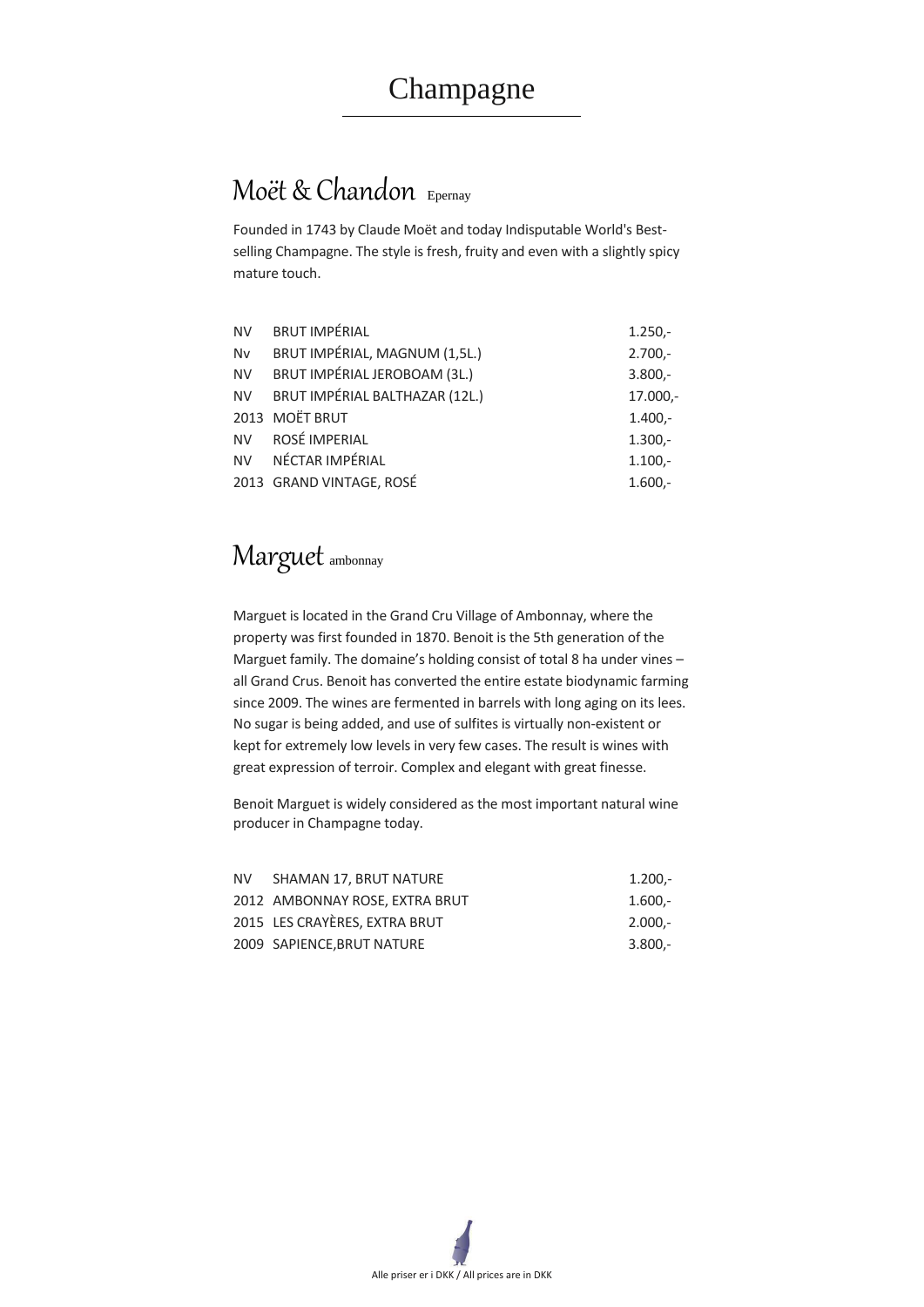# Mailly Montagne de Reims



This area of modest Champagne House (only 500,000 bottles a year) was founded in 1929 by wine farmers residing around Mailly. In Champagne there are 17 Grand Cru chips. All Mailly Grand Cru Champagnes are made with grapes harvested from single fields classified as Grand Cru. Mailly Champagne can measured up against even the largest and most wellregarded houses in the district.

| NV BRUT RESERVE    | $850 -$   |
|--------------------|-----------|
| NV BLANC DE NOIRS  | $995 -$   |
| 2011 MILLESIME     | $1.000,-$ |
| 2007 LES ECHANSONS | $1.800 -$ |
| NV BRUT ROSE       | $1.000,-$ |

# Perrier Jouet Epernay

Perrier Jouet was founded in 1811 by Pierre-Nicolas-Marie Perrier Jouet and today belongs to Pernod Ricard. Looking for a good example of Chardonnay from Cramant, Perrier Jouet is an excellent choice. The house's anemone-decorated Belle Epoque is a tribute to the period around the turn of the 20th century.

| NV GRAND BRUT                      | $1.200 -$  |
|------------------------------------|------------|
| NV BLASON ROSE                     | $1.300 -$  |
| 2012 BELLE EPOQUE                  | 4.000,-    |
| 2004 BELLE EPOQUE, Blanc de Blancs | $10.000,-$ |
| 2006 BELLE EPOQUE ROSÉ             | 4.200,-    |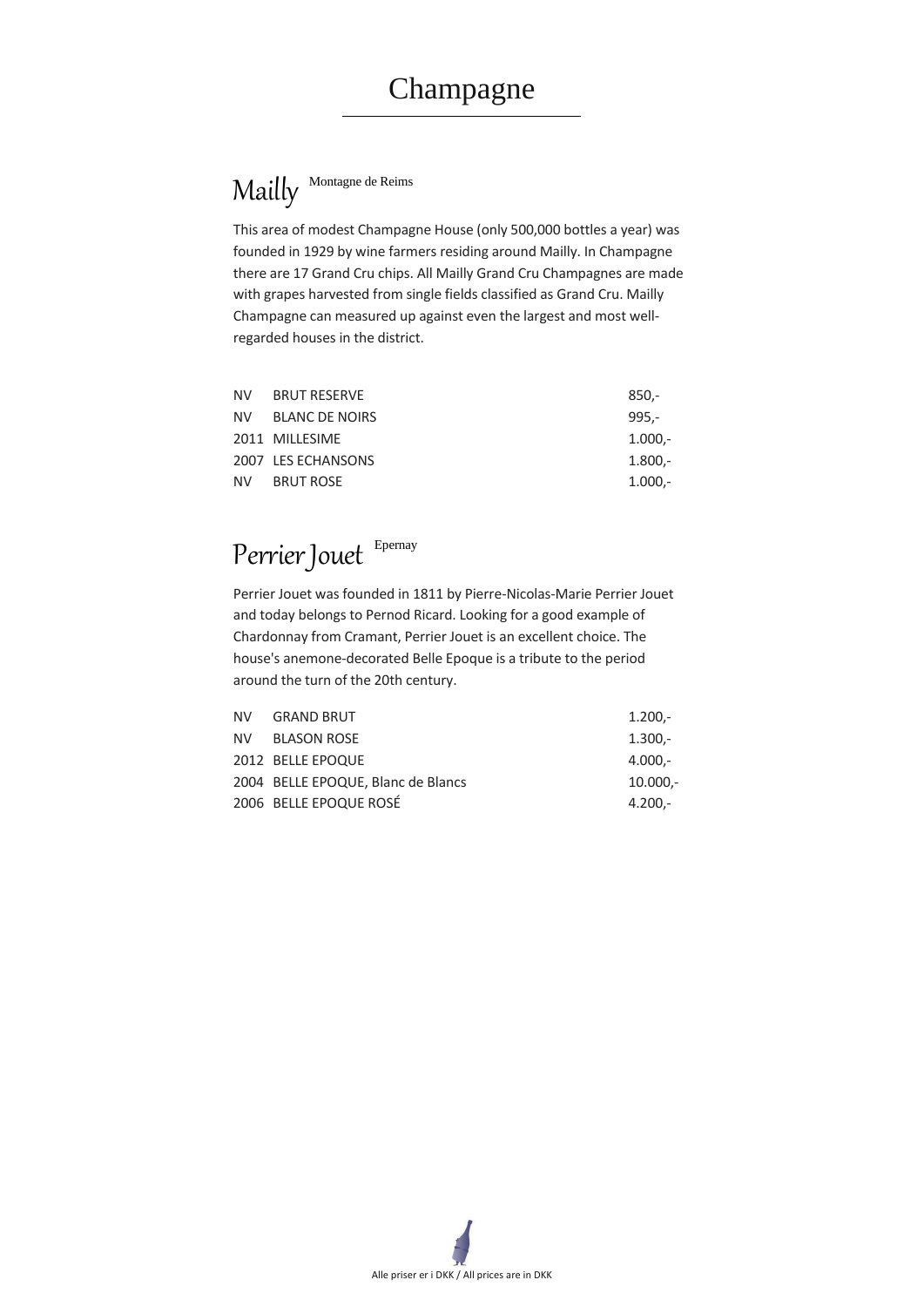# Pol Roger Epernay



Pol Roger was founded in 1849 in Epernay and has, to date, maintained his family independence and integrity. Dominique Petit came from Krug to Pol Roger in 2006, with visions of lifting the house to new heights. This has happened, and it will continue in memory of Churchill's words: "I am not difficult, I am easily satisfied with the best!" From a man who had tasted quite a few bottles of Pol Roger.

| <b>NV</b> | <b>BRUT RESERVE</b>                           | $875,-$    |
|-----------|-----------------------------------------------|------------|
| <b>NV</b> | BRUT RESERVE - MAGNUM (1,5 L.)                | $2.200 -$  |
| <b>NV</b> | BRUT RESERVE - BALTHAZAR (12 L.)              | $18.500 -$ |
|           | NV PURE (NON DOSAGE)                          | $900,-$    |
|           | 2012 VINTAGE BRUT                             | $1.500 -$  |
|           | 2015 BLANC DE BLANCS VINTAGE BRUT             | $1.800 -$  |
|           | 2008 CUVÉE SIR WINSTON CHURCHILL BRUT         | $6.000 -$  |
|           | 2012 CUVÉE SIR WINSTON CHURCHILL BRUT         | $5.000,-$  |
|           | 2013 CUVÉE SIR WINSTON CHURCHILL BRUT         | $5.000,-$  |
|           | 2012 CUVÉE SIR WINSTON CHURCHILL BRUT, MAGNUM | $10.000,-$ |
|           | 2015 ROSÉ BRUT                                | $1.700 -$  |
| <b>NV</b> | <b>RICH</b>                                   | $995,-$    |

# Pommery Reims

Pommery is located in the heart of Champagne. Over 296 hectares are advised, making Pommery one of the most significant landowners in Champagne. Where Pinot Noir is in Aÿ, Bouzy, Verzenay, Mailly-en-Champagne and Sillery, Chardonnay is the king of Avize and Cramant. The wines have class, elegance and dryness.

| <b>NV</b> | <b>POP EARTH BRUT</b> | $1.200 -$ |
|-----------|-----------------------|-----------|
|           | NV APANAGE ROSÉ BRUT  | $1.500 -$ |
|           | 2005 GRAND CRU, BRUT  | $1.500 -$ |

# Pierre Peters Le Mesnil- sur- Oger

The Peters family has made Champagne through six generations. The house of Pierre Peters is located in Le Mesnil-sur-Oger. The family makes wine exclusively from their own fields, that cover almost 18 ha, primarily in Le Mesnil. Elegant – Stringent – Refined

| <b>NV</b> | CUVEE DE RESERVE, BLANC DE BLANCS, BRUT | $1.000 -$ |
|-----------|-----------------------------------------|-----------|
| NV.       | RESERVE OUBLIEE AVEC PARURE, BRUT       | 1.300.-   |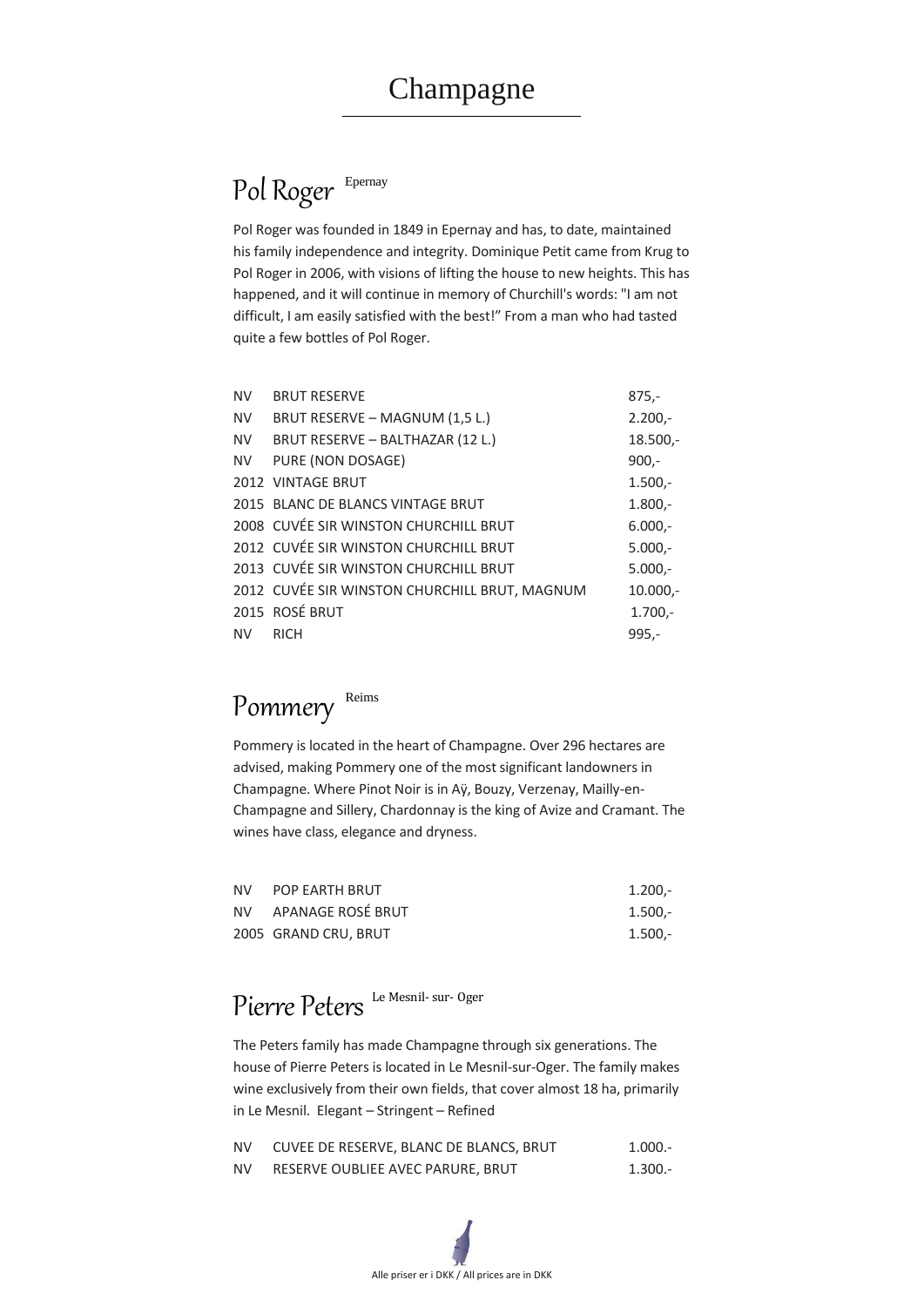Alle priser er i DKK / All prices are in DKK

# R. Pouillon & Fils Vallèe de la Marne & Montagne de Reims

Sir. Pouillon has conveyed responsibility for the family vineyard to the son Fabrice a few years ago. Fabrice has been inspired by the leading wine farmers in Champagne and has amongst other things put extra effort into the fields to get a more distinctive terroir expression in its wines. This has led to a huge qualitative leap and given the domain some recognition. The vineyards are in the Vallèe de la Marne area, on clayey soil around the town of Mareuil-sur-Aÿ. The wines made on both Chardonnay, Pinot Noir and Pinot Meunier - mixed or separately - are intense, generous and creamy.

NV 1."NATURE DE MAREUIL", BRUT NATURE 1.500,-

### Ruinart Reims

Founded in 1729 by Nicolas Ruinart, inspired by his uncle monk Dom Ruinart and his ambition to establish the first real Champagne house. Ruinart was thus the first to sell Champagne as opposed to ordinary wine. Chardonnay dominates the style is thus elegant, precise and persistent.

|           | NV "R" DE RUINART BRUT              | $1.100 -$  |
|-----------|-------------------------------------|------------|
| <b>NV</b> | <b>BLANC DE BLANCS BRUT</b>         | $1.600 -$  |
| NV        | <b>BLANC DE BLANCS BRUT, MAGNUM</b> | $3.600 -$  |
| <b>NV</b> | <b>ROSÉ BRUT</b>                    | $1.400 -$  |
|           | 2007 DOM RUINART BLANC DE BLANCS    | $4.000,-$  |
|           | 2004 DOM RUINART, ROSÉ BRUT         | $6.000 -$  |
|           | 1998 DOM RUINART, ROSÉ BRUT MAGNUM  | $11.500 -$ |

# Salon Le Mesnil-sur-Oger

Salon was founded in 1921 by Eugène-Aimé Salon, and already in the late 20's, the Champagne was "house brand" at the legendary Maxims in Paris. Continued focus on quality has clung to the legendary element. The secret is simple: Chardonnay grapes exclusively from Grand Cru fields in Mesnilsur-Oger to make the pinnacle of Blanc de Blancs.

| 2002 "LE MESNIL" BRUT | 14.000,-   |
|-----------------------|------------|
| 2004 "LE MESNIL" BRUT | $19.000 -$ |
| 2006 "LE MESNIL" BRUT | 17.500,-   |
| 2007 "LE MESNIL" BRUT | 17.500,-   |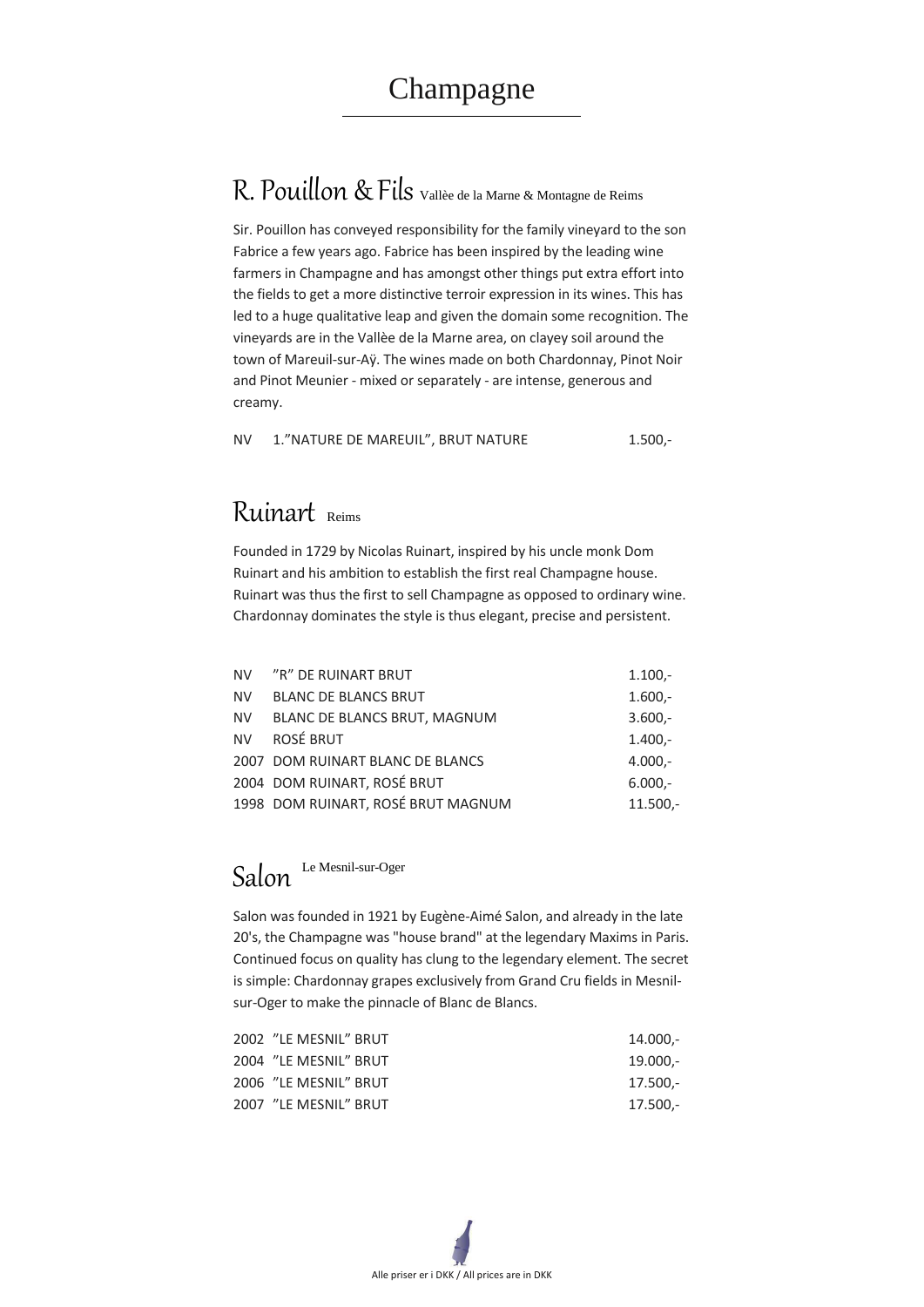## Taittinger Reims



Champagne Taittinger was founded in 1734 and was family owned until summer 2005. Following a brief acquisition of a US investment company, the house came again under the Taittinger family's leadership and ownership. 290 ha. equates Taittinger with the largest landowners. The wines are clean and delicious with nice intense mousse.

| NV BRUT RÉSERVE                                          | $1.200 -$ |
|----------------------------------------------------------|-----------|
| NV PRÉSTIGE ROSÉ BRUT                                    | $900 -$   |
| 2014 BRUT MILLÉSIMÉ                                      | $2.000,-$ |
| 2009 BRUT MILLÉSIMÉ                                      | $1.500 -$ |
| 2008 COMTE DE CHAMPAGNE, BLANC DE BLANCS BRUT            | $3.600 -$ |
| 2007 COMTE DE CHAMPAGNE, BLANC DE BLANCS, MAGNUM 6.000,- |           |
| 2006 COMTE DE CHAMPAGNE ROSE                             | $4.400 -$ |

### Vauversin Oger

Since 1640, this family has produced Grand Cru Champagne. Today production is led by Laurent Vauversin who moves towards organic Champagne production, which fits well with the limestone underground in the area. Primarily produced at Chardonnay, you will experience these Champagnes as being mineral, light and complex.

| NV BRUT RÉSERVE                      | $900 -$   |
|--------------------------------------|-----------|
| 2008 MILLISIME BRUT, BLANC DE BLANCS | $1.500 -$ |
| 2013 ORPAIR, BLANC DE BLANCS         | $1.200 -$ |
| NV. DU OXALIE, BRUT ROSE             | $1.100 -$ |